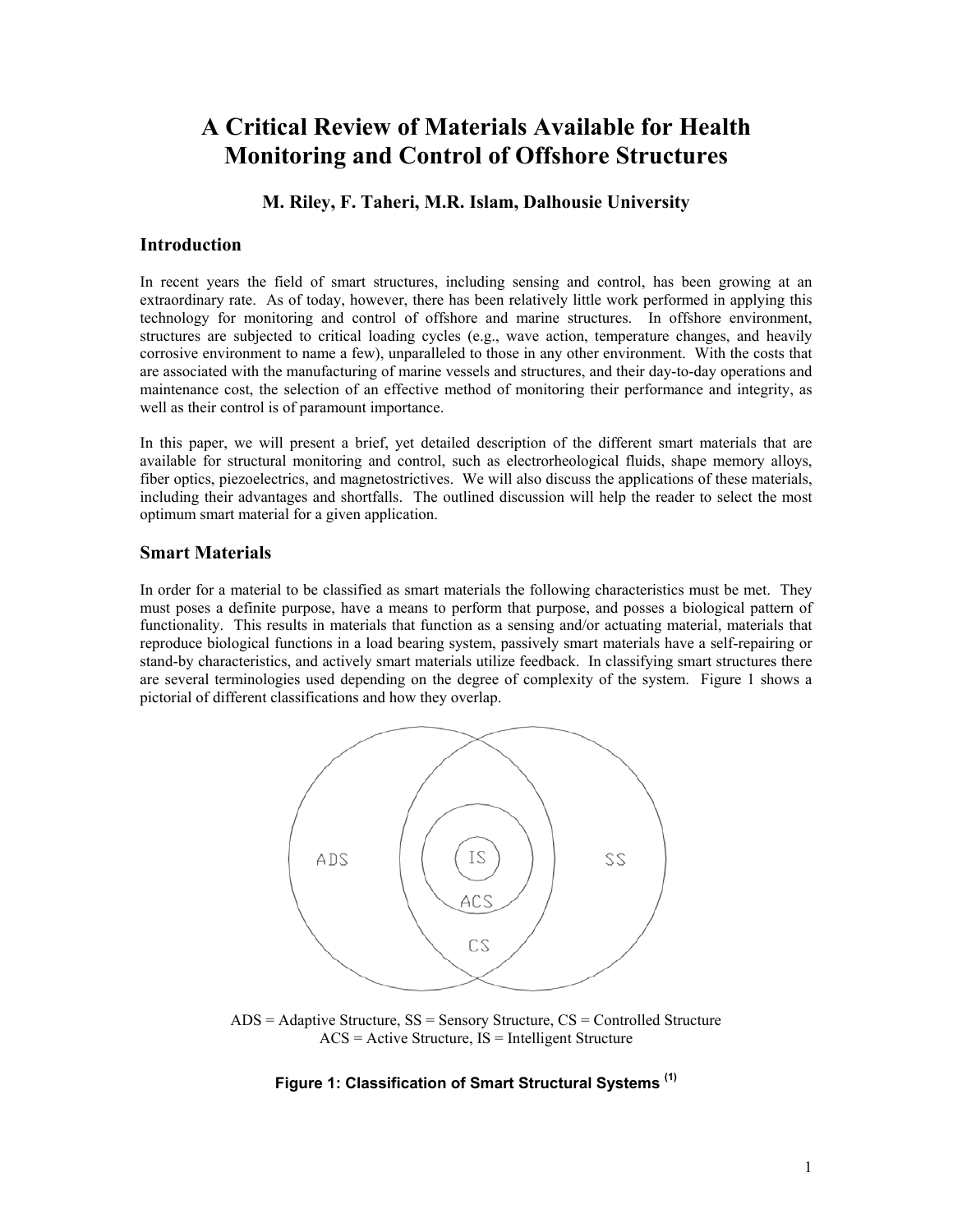An adaptive structure is one which posses an integrated system of actuators used to control the system, where a sensory structure is a structure that has integrated sensors to monitor the system. When a structure has a combination of sensors and actuators and a closed loop control system the structure is classified as a controlled structure. When the integrated components serve some function in the load bearing capacity of the structure it is classified as an active structure, and finally when a active structure contains a high integrated control systems the structure is classified as an intelligent structure.

Smart materials that are currently available for actuators only include shape memory alloys and electrorheological fluids, while fiber optic sensors can be implemented as sensors only and piezoelectric and magnetostrictive materials can be implemented as sensors and/or actuators.

Electrorheological (ER) fluids consist of dielectric particles submersed in an oily fluid, which respond to an applied electric field. This response is such that the dielectric particles align with the applied electric field and the fluid becomes more like a gel, as shown in Figure 2.



# **Figure 2: Response of Electrorheological fluid to an Applied Electric Field (7)**

This gel has increased stiffness and damping properties over the fluid, which enables it to control unwanted stimuli in the structure. Electrorheological fluids are generally implemented with laminated composite sandwich structures. The main reason for this is the ease of fabrication, since the addition of the fluid is simple. The main application for ER fluids is in shape control of the structure, since different compartments of ER fluid can be used to control the shape at different positions with different degrees of control. The advantages that are associated with the use of ER fluids is the quick response time, fairly good structural durability, both AC and DC voltages can be used, and large shear stresses can be induced, which make these materials useful in shape control applications. However, several disadvantages exist such as a limited knowledge of their behavior, poor reproducibility due to particle settlement, low force generation with small volumes of material, they require large amounts of power, and creep in the material s an issue. For these reasons, more research with these materials are required to determine their full potential.

Shape memory alloys are metallic alloys with two distinct solid phases, which change their shape when heated and cooled, with the most common being nitinol, which is an alloy of nickel and titanium. The two solid phases are martensite at low temperatures and austenite at high temperatures, which are present based on the temperature relative to the materials transition temperature. The behavior of shape memory alloys is defined by their hysteresis loop as is shown in Figure 3. The two temperatures that are of importance when heating the alloy is As and Af, which is the austenite start temperature and austenite finish temperature respectively. These are the temperatures in which the martensite starts to transform to austenite and the temperature in which the entire specimen will be austenite. Upon cooling the two temperatures that are of importance are the martensite start temperature, Ms, and the martensite finish temperature, Mf. These are the temperatures at which the austenite starts changing to martensite and the temperature at which the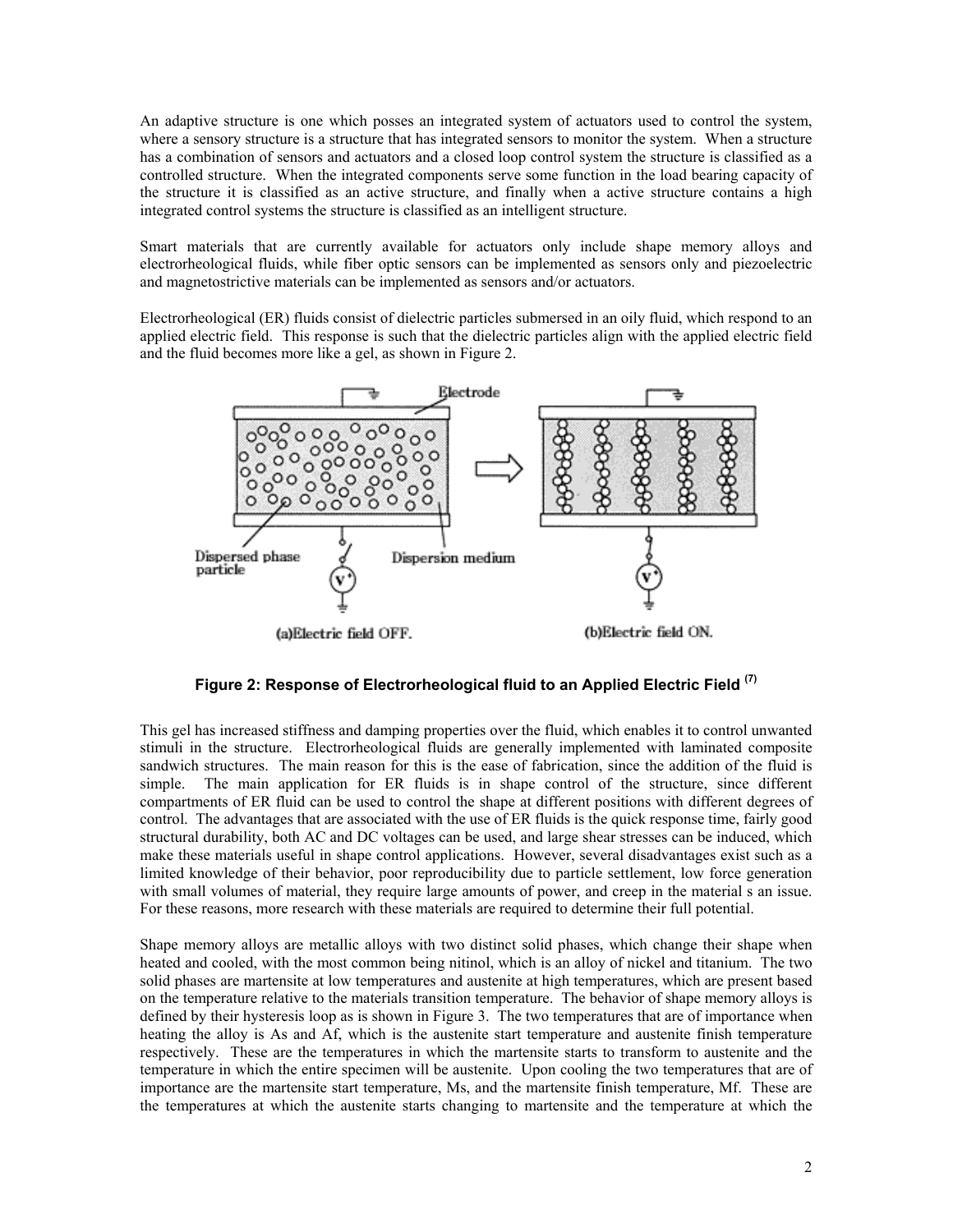specimen will be entirely composed of martensite respectively. The final two parameters that are of importance in shape memory alloy behavior is the temperature Md, which is the maximum temperature that an applied stress can result in the formation of martensite and H which is the hysteresis in the formation of martensite and austenite. The difference in the material properties of the two phases is shown in Table 1.



**Figure 3: Typical Nitinol Hysteresis Loop (3)** 

|                                 | Nitinol   |            |
|---------------------------------|-----------|------------|
|                                 | Austenite | Martensite |
| Ultimate Tensile Strength (MPa) | 800-1500  | 103-1100   |
| Tensile Yield Strength (MPa)    | 100-800   | 50-300     |
| Modulus of Elasticity (GPa)     | 70-110    | 21-69      |
| Elongation at Failure $(\% )$   | 1-20      | Up to $60$ |

**Table 1: Mechanical Properties of Martensite and Austenite Phases (3)** 

There are three modes of actuation that can be produced by shape memory alloys, which are the one-way shape memory effect, two-way shape memory effect, and the superelastic effect. The one-way shape memory effect is such that when the element is deformed below the transition temperature, and then heated above the transition temperature it will return to its original shape and retain this shape when cooled. The two-way shape memory effect is such that the alloy has a memorized shape above the transition temperature and a different one below the transition temperature. When the material is deformed at a temperature above Af, it will return to its memorized shape immediately after the removal of the load, which is classified as the superelastic effect.

Shape memory alloys can be implemented to control the shape, change the structural modes, dampen, and control vibrations when they are embedded into the structure. These materials can also be implemented as passive damping or active damping elements. The advantages that are associated with the implementation of shape memory alloys include production of large forces, ease of manufacturing different shapes and sizes along with desired properties, the material is ductile, heating can be easily done through resistive heating, very effective for low frequency applications (< 5 Hz.), can be easily embedded into laminated composites, and have very large strain recovery capabilities as shown in Table 2. The disadvantages associated with the use of shape memory alloys are a slow response time, low energy conversion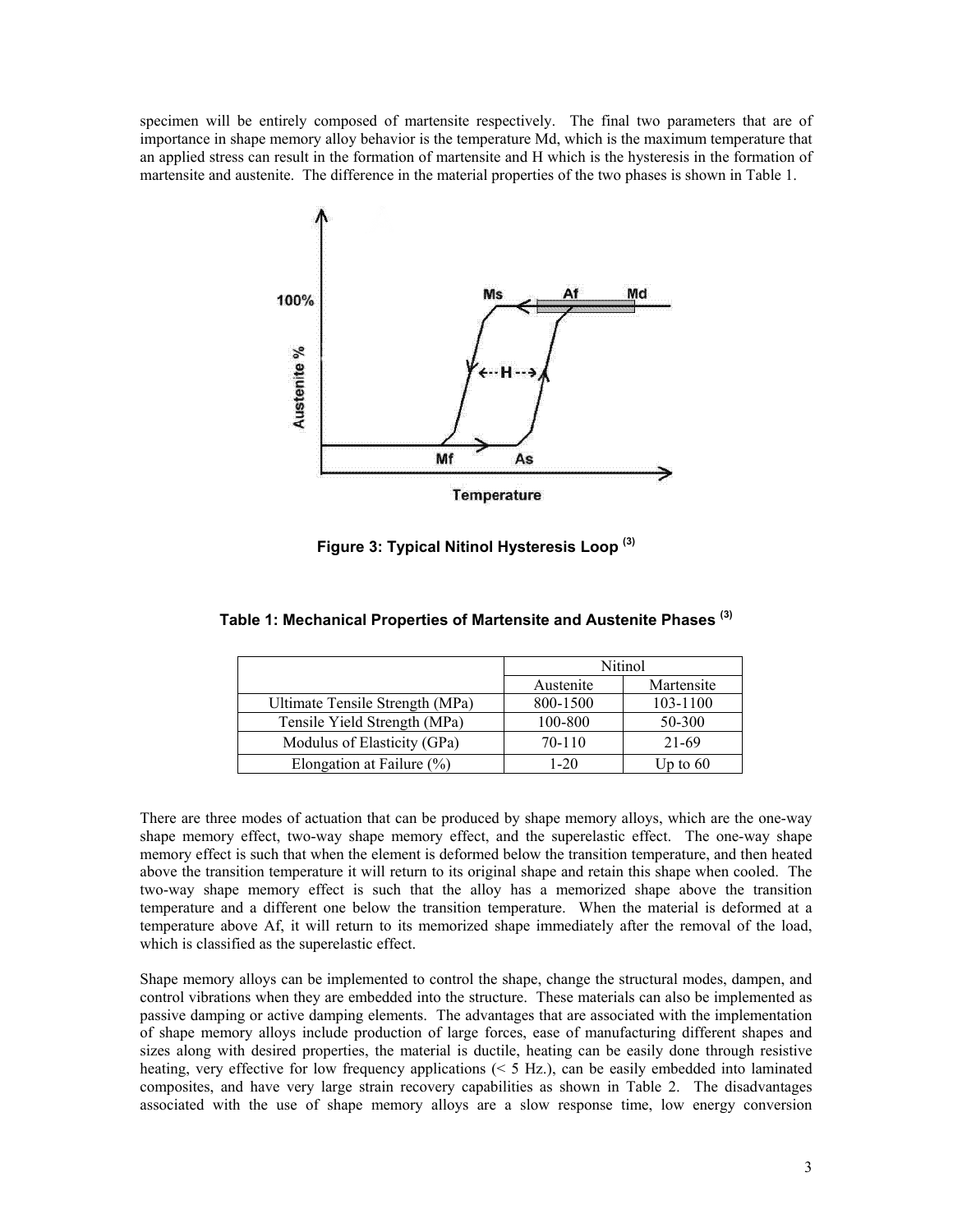efficiency, may not be useful in applications that experience large temperature changes, are unweldable and expensive for large scale applications, and have a nonlinear thermomechanical behavior that can limit their accuracy.

| Number of Cycles | <b>Transformation Strain</b> |  |
|------------------|------------------------------|--|
| Up to $1$        | Up to $8\%$                  |  |
| $1 - 100$        | Up to $5\%$                  |  |
| 100-10.000       | Up to $3\%$                  |  |
| 10,000-100,000   | Max $2\%$                    |  |

#### **Table 2: Recoverable Strain as a Function of the Number of Cycles (8)**

Fiber optics sensors act on the principle of transmitting a light signal through them and measuring the status of the returning signal. The change in the signal properties is then translated into appropriate quantities (such as strain). Fiber optic sensors generally have silica glass cores but for some specialized applications materials such as sapphire, fluoride glass and neodymium doped silica are used in their formation. A dielectric material that is referred to as the "cladding" surrounds the core. The cladding material must have a lower refraction index than the core material to satisfy the Snell's Law for total propagation of the light along the core of the fiber. The cladding is then covered in a plastic, referred to as the "barrier", which gives the fiber protection and mechanical strength.

There are several classifications of fiber optic sensors, which depend on the media monitored, the way the signal is transmitted, the quantity to be measured, and whether the optical fiber is the sensor or just a transportation media. The four methods of media transmission allowing for the desired measurement are based on the light intensity, phase difference in the transmitted and receiving signal, frequency change in the signal, and the polarization of the signal. These are referred to as intensiometric, interferometric, polarimetric, and modalmetric sensors respectively. The two modes associated with the different types of media measured are the single mode fibers, in which the light signal is transmitted directly through the fiber without refraction between the core and cladding, and a multimode fiber that has the light signal refracted between the core and cladding. The single mode fibers have smaller core diameters  $(\sim 5{\text -}10$ microns), compared to the multimode fibers, which have core diameters of 50, 62.5, and 100 microns. When classifying the sensors based on the stimuli measured, there are classified into three categories: the physical sensors measure temperature, stress, etc. while the chemical sensors measure pH, gas properties, etc., and the bio-medical sensors measure blood flow, glucose content and so on. Note that the intensiometric and interferometric sensors can be implemented in all these applications. The final classification of fiber optic sensors depends on whether the sensing takes place in the fiber itself or in a region outside the fiber. An extrinsic optical fiber sensor is one in which the measurements are taken in a region outside the optical fiber and the optical fiber is just a conduit to transmit the light to and from the sensing region. An intrinsic fiber optic sensor is one in which the physical properties of the optical fiber are changed. Fiber optic sensors can be designated as point sensors, which measures the disturbance in the optical fiber over a discrete localized region. A distributed sensor on the other hand is capable of measuring fields continuously over their length, and a quasi-distributed sensor if it takes measurements at various points along the length.

Fiber optic sensors are a viable and effective option for sensing in virtually all structural applications. They can be implemented in order to monitor a large range of stimuli including strain, vibration, pressure, flow, and chemical composition to name a few. They are lightweight, small, have a fast response time, are immune to electromagnetic interference, and corrosion resistant, which makes them available for all applications. Due to the small size of the fiber optics, they are ideal for embedment into laminated composites. Some of the downfalls of fiber optic sensors are the availability of optical sources and the need to isolate the sensor from unwanted parameters. For the application under our consideration, however, they were not deemed suitable, as they cannot be used as actuators.

Piezoelectric materials are those that can be used as sensors and/or actuators. There are three different classes of such materials. First are the natural materials (such as quartz, topaz, cane sugar, and Rochelle salt) that exhibit piezoelectric properties, although on a small scale, with quart being the most widely used.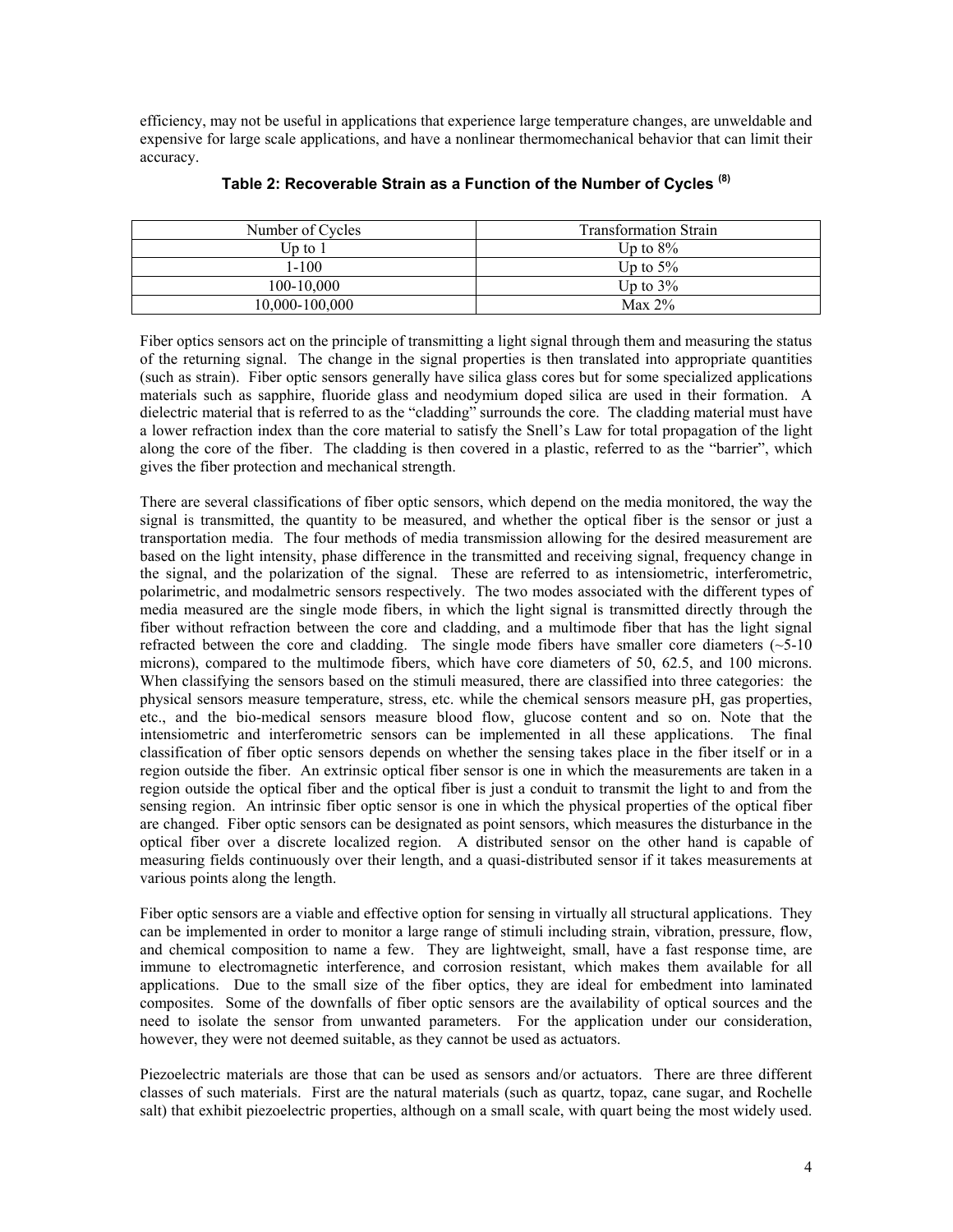The other two types of piezoelectric materials that are available are ceramics and polymers. The most common piezoceramic is Lead Zirconate Titanate (PZT) while polyvinylidene fluoride (PVDF) is the most common piezoelectric polymer. These piezoelectric materials are manufactured by polarizing the material in a given direction. This aligns the polarization direction of the crystals, thus increasing the effects of an applied or measured stimulus. In most applications a piezoceramic or piezoelectric polymer is used due to their improved properties over naturally occurring piezoelectric materials. Piezoelectric materials produce an electric field when subjected to a mechanical strain, which is known as the piezoelectric effect. In this case the piezoelectric element can be used as a sensor for stress or strain measurements and damage detection. If an electric charge is applied to the piezoelectric element, it will produce a displacement. This is known as the reverse piezoelectric effect and in this case, the piezoelectric material can be used as an actuator. Perfect collocation can occur when the same piezoelectric element is used for both sensing and actuating. When this is done, nonlinearities exist due to interactions of the sensing and actuating signals. This can be corrected for when a proper bridge circuit is used to separate the sensing and actuating signals. In most cases when piezoelectric elements are used for both the sensing and actuating mechanisms, two closely spaced elements are used with one serving as a sensor and the other as the actuator. In most applications the electric field is applied or measured through the thickness of the piezoelectric element which is referred to as the 3-direction. This leads to two of the piezoelectric modes, namely the 33-mode and the 31-mode. In these modes the measured or applied stimuli is in the poling direction and perpendicular to the poling direction respectively. A third mode that is employed is the 15-mode. This mode relates an applied or measured value to the shearing of the material.

The advantages of piezoelectric compared to the other smart materials, along with the fact that they can be utilized as both sensors and actuators make them appealing for a wide range of applications. Piezoelectric elements are lightweight, exhibit linear behavior between applied field and displacement, can operate over large temperature ranges, have a fast response time in the order of microseconds, are not effected by magnetic fields, show good stability, and can operate at high frequency ranges (in the order of 10 kHz). Since piezoelectric materials are manmade materials, they can be manufactured into all shapes and sizes. Along with this, their small size (specially, small thickness) and lightweight makes them suitable for direct embedment into composite laminates. Some of the downfalls associated with the use of piezoelectric materials are that due to their crystalline structure, they are brittle and therefore are not suitable for situations where they are primarily subjected to large tensile stress, as they can be depolarized when subjected to large applied voltages. Due to their use as active control elements, the control system implemented must be correctly designed or instabilities in the system may be developed. When implementing piezoelectric materials as actuators, the required peripherals mainly consist of a power amplifier and a voltage source. The voltage source can be simply a power source or a personal computer with a proper analog output board. The personal computer allows for the signal to be output as a sinusoidal function, which would be best for controlling vibrations in structures. When the element is used as a sensor, the voltage produced is very large so one generally requires a cut down circuit to allow for monitoring of the signal, which can be generally handled with a PC.

Magnetostrictives are materials that change dimensions when they are subjected to a magnetic field. Most ferromagnetic materials exhibit some level of magnetostriction, but alloying these materials with rare earth metals can lead to "giant" magnetostrictives that have improved characteristics. Within this class of magnetostrictives, the most common material is known as Terfenol-D, while new advancements are being made in manufacturing magnetostrictive composites. Due to the nature of magnetostrictive materials they can be implemented as actuators by applying a magnetic field, or sensors by measuring the magnetic field they generate. In the use of magnetostrictives there are two effects that can be used for actuator and sensor applications. The first is the Joule effect that produces a change in the transverse and length directions for an applied magnetic field, and the second is the Wiedemann effect that deals with the twisting/torque of the magnetostrictive material. When a magnetic field is applied to the element, a transverse change in dimensions accompanies the length change produced by the Joule effect. This scenario would be used in the application of actuators to produce force or displacement from an applied magnetic field. The reciprocal effect, in which applying a stress to the material causes a change in its magnetization, is known as the Villari effect (also referred to as the magnetostrictive effect and magnetomechanical effect). The Villari effect is commonly used in magnetostrictive sensors. The second magnetostrictive effect used in these devices is the Wiedemann effect, in which a twisting results from a helical magnetic field, which is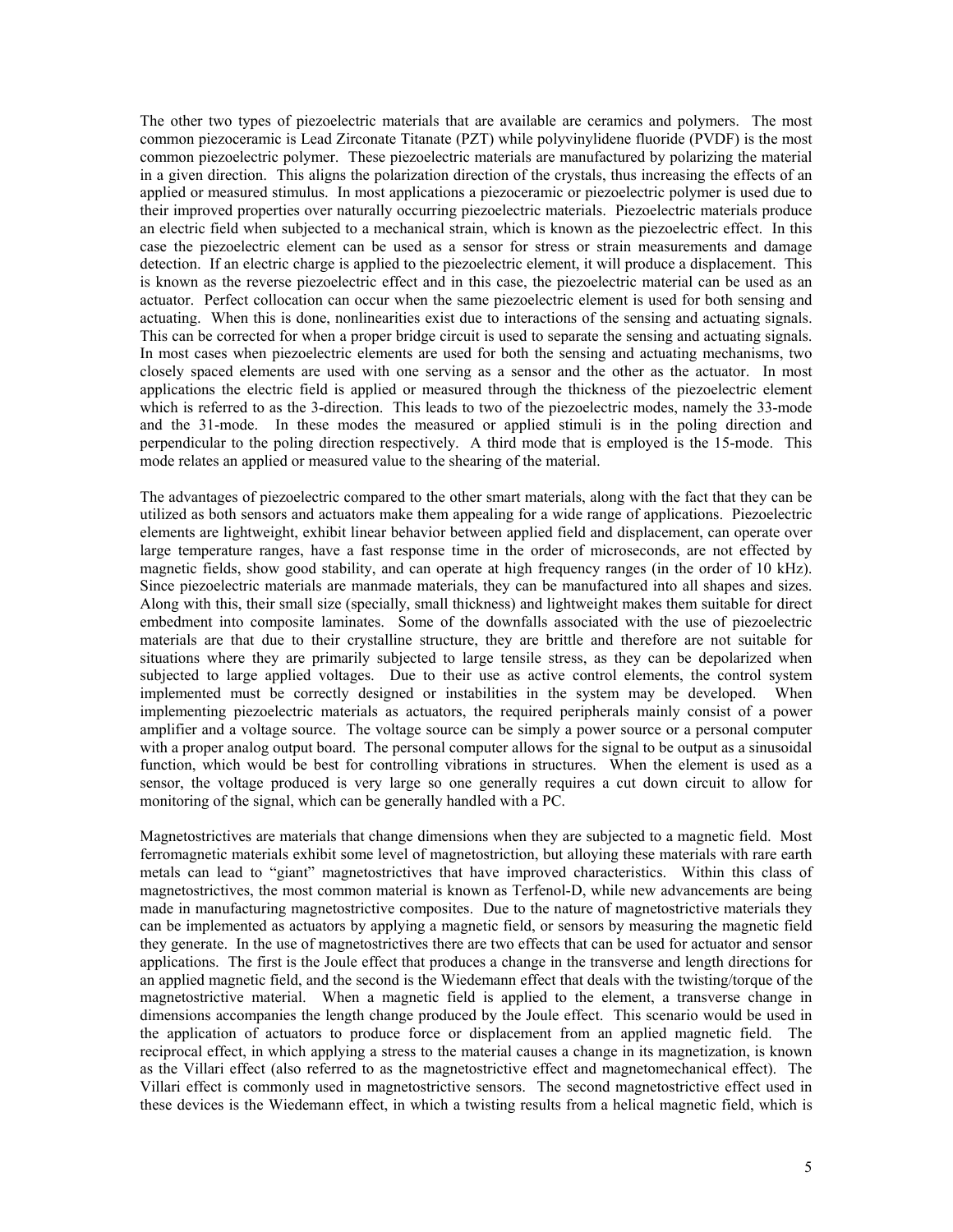often generated by passing a current through the magnetostrictive sample. The inverse to the Wiedemann effect, also known as the Matteuci effect, is used for magnetoelastic torque sensors, by measuring the magnetic field produced by the torque stress on the sensor. In many devices, conversion between electrical and magnetic energies facilitates device use. This is most often accomplished by sending a current through a wire conductor to generate a magnetic field or measuring current induced by a magnetic field in a wire conductor to sense the magnetic field strength. Hence, most magnetostrictive devices are in fact electromagneto-mechanical transducers.

Magnetostrictive materials are analogous to piezoelectric materials but are operated on a magnetic field instead of an electric field. These materials produce a larger force then piezoelectrics, but are more equipment intensive due to the producing of the magnetic field. They are also more expensive to the rare earth metals involved in their production, and do not exhibit a linear behavior between the applied field and the resulting displacement. Like piezoelectric materials they can be used as sensors and actuators and have a quick response time. Therefore they are very suitable for high frequency application, but do require more space for the production of the magnetic field. This eliminates them from being embedded into composite materials effectively without causing local disturbances in the laminate. When implementing magnetostrictives the magnetic field is developed or monitored by wrapping the element in a series of wire loops. For this reason, you need a system that can monitor and/or send an electric current through the coil to use the system as a sensor or actuator.

#### **Summary**

From this paper it can be seen that the introduction of smart materials into offshore structures can be used to significantly change the current practices. Piezoelectric or magnetostrictive materials can be easily implemented for high frequency dynamic applications where monitoring and control are desired. It is more advantageous to use magnetostrictives when the size of the element is not a major factor, but when the size of the element is of concern, such as embedding into components; piezoelectrics are a very promising material. When monitoring of a system is of primary importance then fiber optic sensors become highly attractive, due to their ability of monitoring all parameters of interest. In actuator applications at low frequencies or static situations, the use of shape memory alloys is an effective approach due to their high force generation and strain recoverability. Electrorheological fluids show promise in composite sandwich structural applications but require further research and development to fully understand their potential.

## **Acknowledgments**

I would like to thank the Natural Science and Engineering Research Council of Canada and Defense Research Establishment Atlantic in their assistance in making this research possible.

#### **References**

1) Clark, R.L., Saunders, W.R., and Gibbs, G.P., "Adaptive Structures: Dynamics & Control", John Wiley & Sons Inc., 1998

2) Piezo Systems Inc., Introduction to Piezoelectricity, http://www.piezo.com/intro.html, (March 20, 2002) NDC Nitinol Devices & Components, http://www.nitinol.com/default.htm, (March 20, 2002)

3) Oulun Yliopista, Fundamental Characteristics of Nickel-Titanium Shape Memory Alloy, http://herkules.oulu.fi/isbn9514252217/html/x317.html, (March 20, 2002)

4) Magnetostrictive Materials, Principles of Operation, http://www.energeninc.com/white.htm#Magnetostrictive\_Materials, (March 20, 2002)

5) Selvarajan, A, Fiber Optic Sensors and Their Applications, http://www.ntu.edu.sg/mpe/research/programmes/sensors/sensors/fos/fosselva.html, (March 20, 2002)